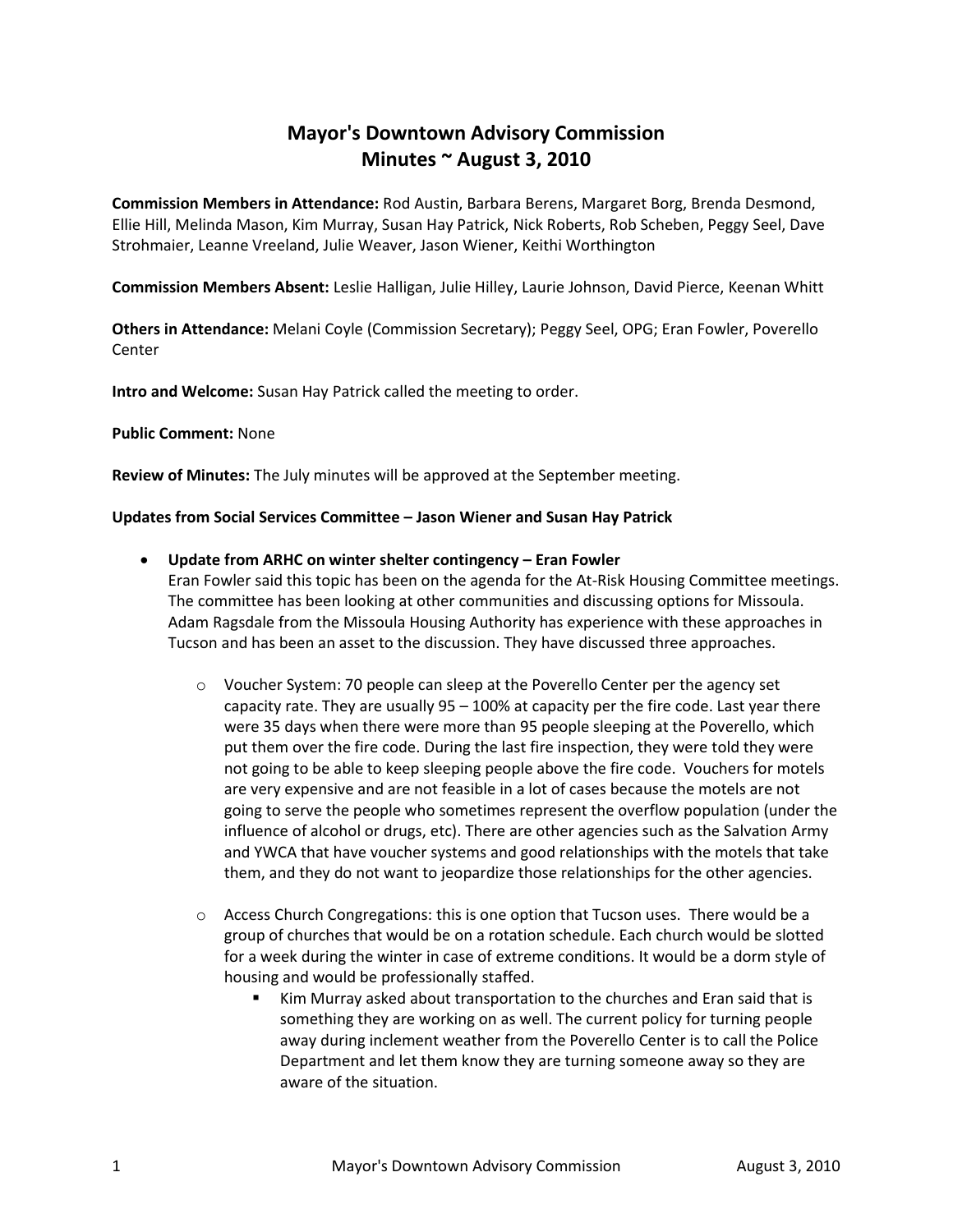$\circ$  Rent County Print Shop: this is not an option for this year, and could possibly be a couple of years out.

The following questions arose from this discussion:

- $\circ$  Susan Patrick said Cindy Wulfekuhle spoke about creating a separate entrance at the Poverello Center as an option for relocating the Salcido Center. Eran Fowler said that would absorb a portion of services that the Salcido Center offer, but they would have to turn those folks away when the Poverello Center reached full capacity. A lot of those folks sleep on the sidewalk outside the Poverello Center so staff are able to go out and check on them, but sometimes they go other places.
- $\circ$  Kim Murray asked if it would be possible to provide wall tents so at least they are sheltered from some of the weather as a short term option. Eran Fowler stated that upon conversations with other agencies in similar regions (i.e. Spokane, Denver) this situation arose. The feedback she received from these agencies was that any outdoor sleeping facilitated by an non-profit organization and / or government creates a liability issue. Eran deferred to city employees present on whether or not this is seen as an issue.
- o Mel Mason asked how the length of stay is prioritized at the Poverello Center. Eran Fowler said that is determined by the plans the people have. People staying at the Poverello Center have a plan for how to get housing, etc and they are offered an opportunity to stay if there is a solution to a problem that is being worked on. One option is to channel voucher money toward those working on a plan, which would allow the Poverello Center to help more people have a bed to sleep in. She said that would help solve the problematic aspect of the vouchers, but money would be the problem. It could be upwards of \$14,000.00-20,000 for vouchers for the inclement weather during the winter.
- $\circ$  Jason Wiener asked how the amount was determined. A motel would be \$55 \$85 a night for an estimated 35 nights; 197 people needing housing for an estimated 35 nights. Eran said she would get the information and pass it on.

"It is based on single room occupancy (conservatively at 55.00 per night) for 207 individuals (to account for a potential 10% increase in need from 2009). This estimate includes voucher costs, transportation costs, and minimal costs to administer the vouchers".

Jason asked about increasing the capacity of the fire code and Eran said that is not an option. The City of Missoula will not issue a certificate of occupancy because they cannot account for the many additions completed on the Poverello Center. In light of this, it is highly unlikely that the occupancy will be adjusted. In addition, Eran feels that it is not safe to increase occupancy, as the building can barely function (i.e. plumbing, use of corridors) with the current rate.

o Brenda Desmond asked what percentage of people at the Poverello Center have jobs. Eran Fowler said that roughly 60% have jobs or receive disability, or are awaiting disability payments. Most of them are trying to save enough money to get into housing.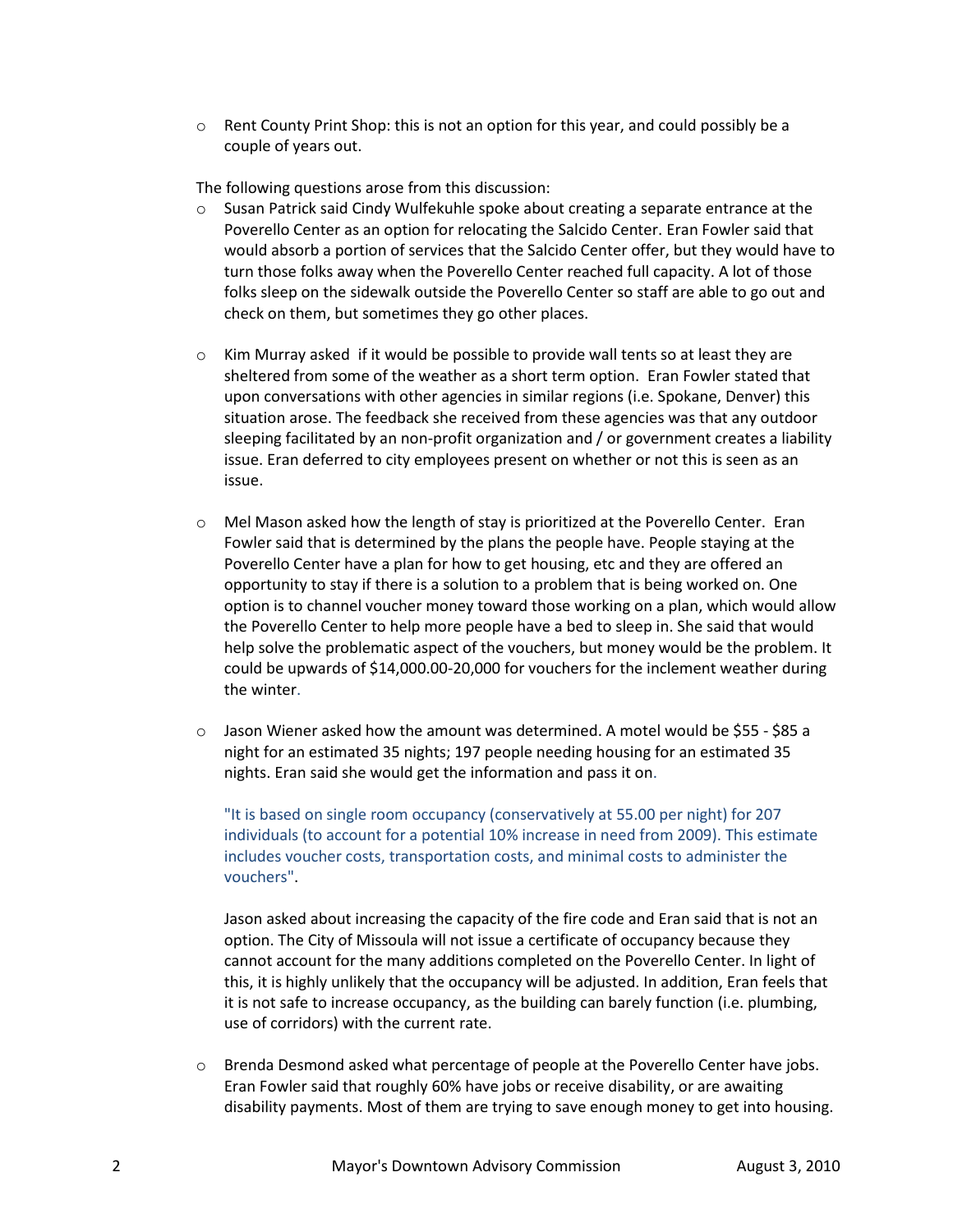They are trying to work with someone locally that would lend money to these folks to get into housing, such as help with a deposit. Many rental assistance programs screen out these folks because of their past rental history, unpaid utilities, or criminal record. The Human Resource Council has been able to assist a good number of people through their rapid re-housing program, but people have to find and secure housing on their own, which can be difficult.

- $\circ$  Keithi Worthington asked how other cities deal with cold weather issues. Eran Fowler said the shelter in Billings sleep 250+ people, so they haven't had to worry about it. Other communities have a blend of option, some driven by the community and some funded on a statewide level. There is no one way communities are dealing with the issue.
- $\circ$  Jason Wiener asked how much staff would be needed for off-site locations. Eran Fowler said for the four month winter period, it is estimated the cost would be \$24,000. They would attempt to utilize volunteers, but there would be one staff person at all times working 12 hour shifts (this is a cost estimate for 1.5 employees for 12 hours shifts, 7 days a week, 4 months a year).

Dave Strohmaier asked if that would be the same staffing for the rotating churches. He said they would probably need to overstaff to make the churches comfortable. Sleeping folks under the influence will not be an option in the churches. Brenda Desmond said the Presbyterian Church thought they would have to staff it when it was brought up last year and a discussion of an increase in liability was discussed. Also, what about the churches having to pay for the extra utilities during their week(s)? Ellie Hill said there is a meeting scheduled on September 1 with the churches. Kim Murray suggested utilizing other public places such as a school that is not being used, the fairgrounds, etc. Whatever is decided, is there going to backlash from that community?

Other options discussed were the Salvation Army, which has about 60 cots but will not serve people under the influence. Jason suggested the St. Patrick Hospital facilities or the old Safeway building. The committee is willing to help facilitate meetings. *Email Jason Wiener or Susan Patrick with other possibilities.*

## **Montana Mental Health Trust Fund Grant Opportunity – Jason Wiener**

Attorney General Steve Bullock has set up a trust fund to administer money from a settlement to fund mental health issues. The first RFP will be released September 9. Details will be forthcoming at mmhst.org. The money available could be used to train police departments. Ellie Hill said the Poverello plans to include funding like the BID has provided for the Police Department in their grant application.

 **Starting an inventory of current local government spending on issues related to people without shelter – Jason Wiener**

Peggy Seel from the Office of Planning and Grants provided the [information](ftp://ftp.ci.missoula.mt.us/Documents/Mayor/MDAC/100803List of CBOs.pdf) of funds that are used for those working with the homeless or to prevent homelessness. Watsons Children Shelter and Missoula Youth Homes are focused on keeping kids off the streets. There is very little money in the general fund for this issue.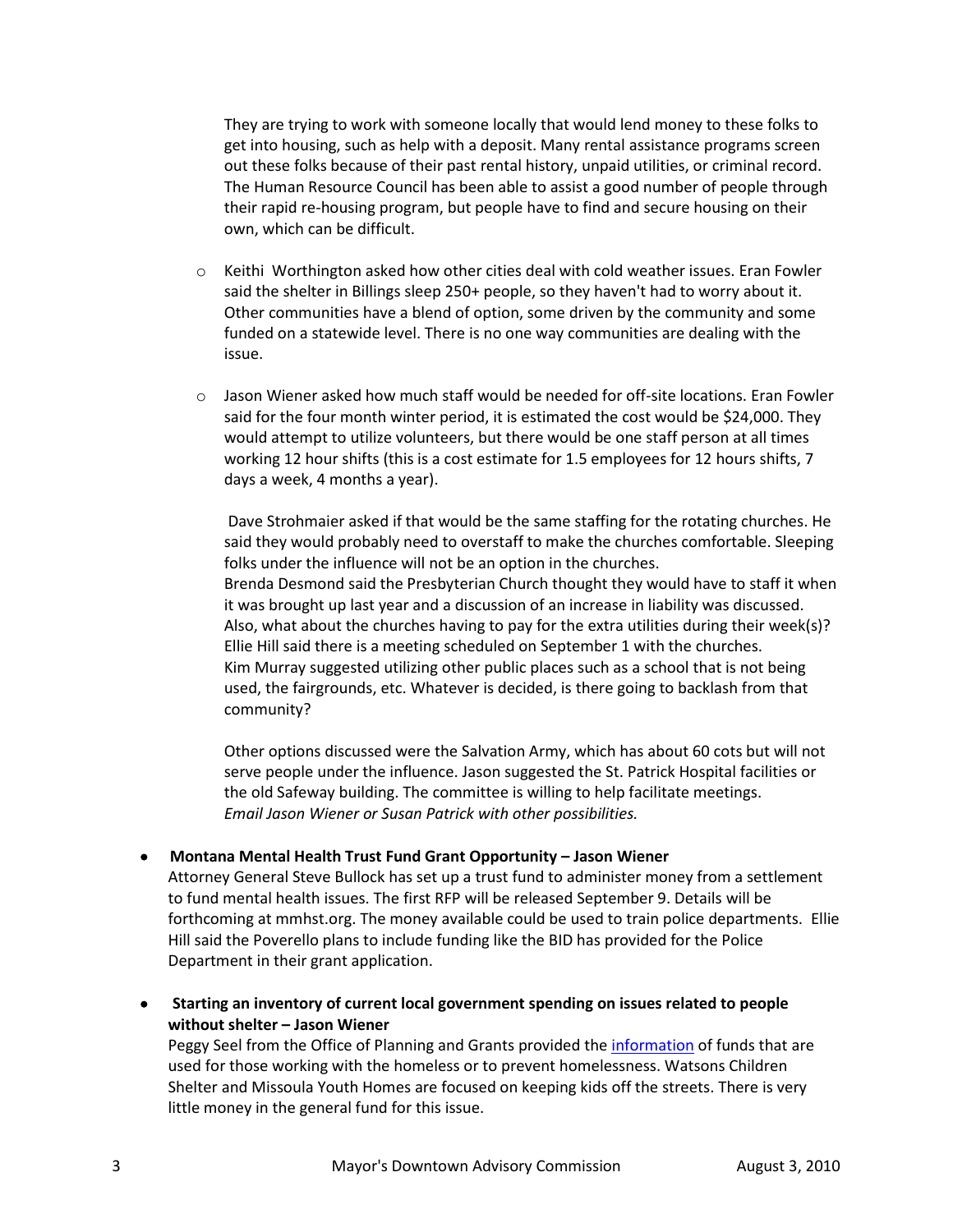Jason asked what other sources of public funds are being allocated or administered that are not on the list. He would like to have a spectrum of how intertwined the agencies are with this population.

- o Mel Mason:
	- Money from the Mental Health Professions (MHP) grant is used.
	- **Federal money that goes through the state.**
- o Ellie Hill:
	- Emergency Shelter money is used for shelter and food through Human Resource Council.
	- HB645 gives money for one time emergency shelter through Human Resource Council.
	- The VA has regional money that goes to the Poverello Center.
	- **HUD** has money available through the state.

Jason said this list is to determine what spending is being done to treat the issue. Who has jurisdiction over funds at the local level? What is already being spent at the local and state levels? When looking at a ten-year plan, the inventory of funding should be discussed as part of the comprehensive plan. Mel Mason said including money directed to a specific purpose rather than being simply discretionary could be more confusing if added into this information. Ellie Hill said Watsons Children Shelter and the Missoula Youth Homes aren't considered homeless. Peggy Seel said the Poor Fund was started about 16 years ago to provide food, shelter and medical assistance.

*Jason asked if the committee has other information for the inventory list, please forward to Peggy Seel. Once the information is combined, it will be emailed to the committee.*

 **Interagency Council on Homelessness technical assistance with ten-year plans – Jason Wiener** Jason is working on the preliminary steps on behalf of the city to create a ten-year plan. The link is to an agency that helps communities create a plan to deal with homelessness. The first step is to get a commitment from the jurisdiction. Steps two through four are already being done, but step one has not. It is something that needs to be discussed.

Rod Austin said it is the logical way to go.

Susan Patrick said it is a huge undertaking and it requires civic investment. There is a meeting scheduled with the Mayor to discuss the plan.

Kim Murray asked if this plan provides a housing model. Jason said the approach is housing maintained by the government and vouchers. Kim said there will be a lot of push back from the public because of the perception of the plan. Education will be very important for the public to understand the plan and the process. Brenda Desmond said it will be a tough sell to the public. Education will definitely be important. Kim said the educational component will need to be very thought out. Julie Weaver said the plan has to be done right and implemented correctly.

Keithi Worthington said the plans show it saves money with police, fire, hospital, etc. There will need to be concrete numbers and information ready for implementation.